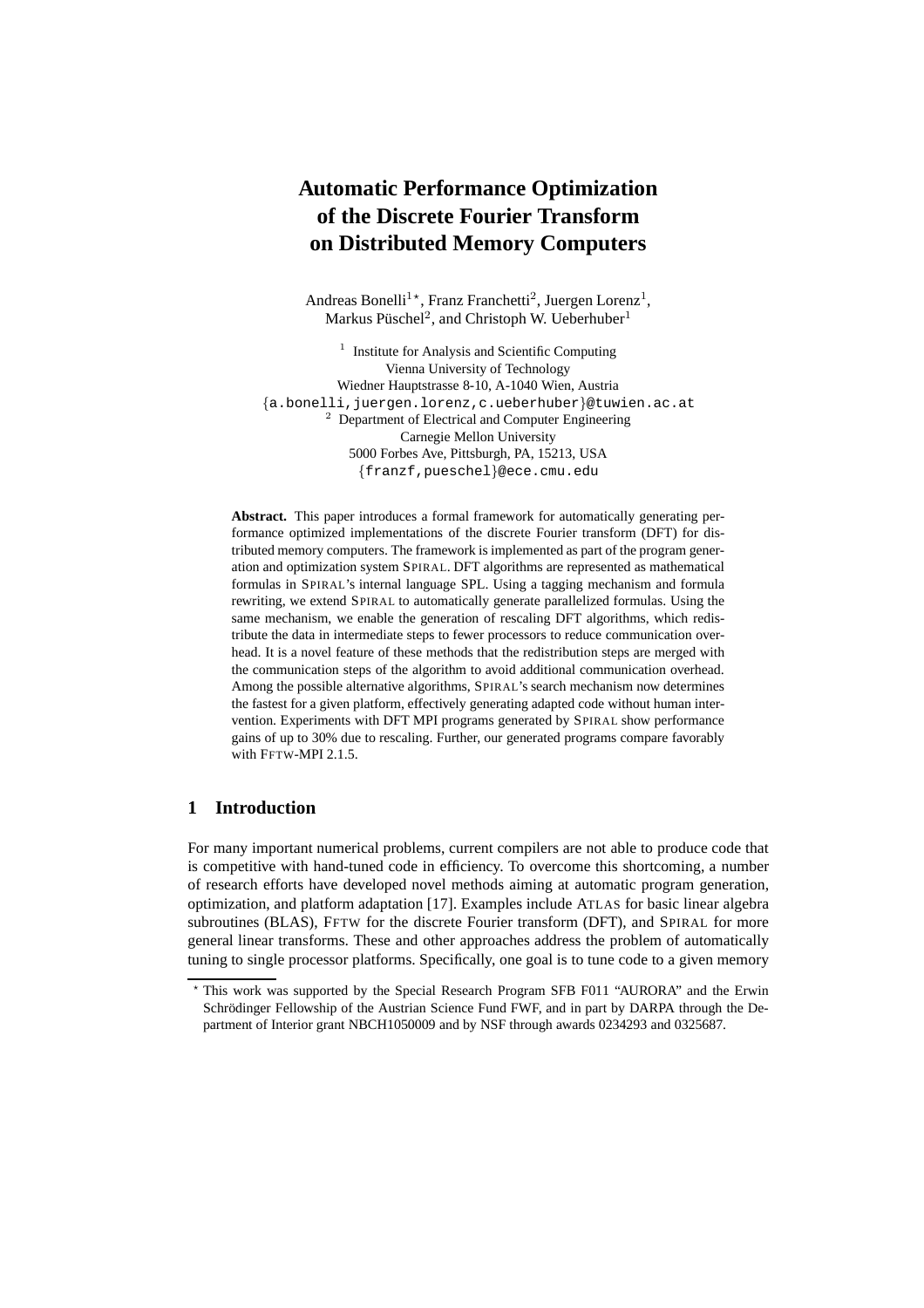hierarchy. However, with few exceptions, parallelization is still done by hand. The improvement of this situation for the DFT on distributed memory computers is the subject of this paper.

**Contributions of this Paper.** SPIRAL is a program generation and optimization system for linear transforms including the DFT and many others [19]. SPIRAL supports a wide range of platforms including vector architectures [7, 10] and shared memory platforms [9]. In this paper we extend SPIRAL to generate MPI programs for the DFT. To do this, we identify rewriting rules that enable the automatic parallelization of FFTs given as mathematical formulas. This replaces expensive compiler analysis by simple pattern matching. In addition, we provide rules that rescale the computation to a different number of CPUs during the computation. By integrating these rules in SPIRAL's rewriting system, SPIRAL's automatic search mechanism can find the fastest among alternatives and generate DFT MPI code that is adapted to a given computing platform. We show that the generated programs benefit from rescaling for many sizes and that they compare favorably to FFTW-MPI 2.1.5. Besides performance improvement, the generation of rescaling DFT programs provides greater flexibility to the user in that it decouples initial data distribution and processor use. This flexibility is usually not provided in libraries.

**Related Work.** The work described in the following addresses the common problem of obtaining fast code for distributed memory platforms by automatically tuning to the platform's characteristics. The approaches range from classical compiler techniques to high level formula manipulation and program generation. The respective application domains range from general linear algebra and linear transforms to more application specific problems like quantum chemistry computations.

A compiler framework for generating MPI code for arbitrarily tiled for-loop nests by performing various loop transformations to gain *inherent* coarse-grained parallelism is presented in [14]. [18] describes the generation of collective communication MPI code by automatically searching for the best algorithm on a given system. Another empirical approach for generating efficient all-to-all communication routines for Ethernet switched clusters is used by [6].

SCALAPACK [3] is a portable library of high performance linear algebra routines for distributed memory systems following the message passing model. Built upon LAPACK, it is highly scalable on various architectures using different processor numbers. SCALAPACK requires the user to define the processor configuration and to distribute the matrix data herself.

[2] presents a parallel program generator for a class of computational problems in quantum chemistry. The input is described by tensor contractions and is manipulated using algebraic transformations to reduce the operation count. Data partitioning and memory usage optimization are performed for a specified number of processors on a given target system by using a dynamic programming search.

FFTW [11, 12] is a self-adapting DFT library supporting one- and higher-dimensional real and complex input data of arbitrary size. Typically, FFTW is faster than most other publicly available FFT libraries and also compares well to vendor libraries. MPI support, i. e., MPI-FFTW, is available in FFTW 2.1.5 but not in the more recent version 3.1 [13]. FFTW requires the data to be provided in slab decomposition. It then estimates the optimal number of processors to use for a given computation. If this number is different from the number of CPUs the user's program runs on, FFTW requires the user to redistribute prior and after calling FFTW. If other data layouts are required, users often resort to their own custom implementations to increase performance [5, 15]. Experiments [1] show that substantial portions of the runtime are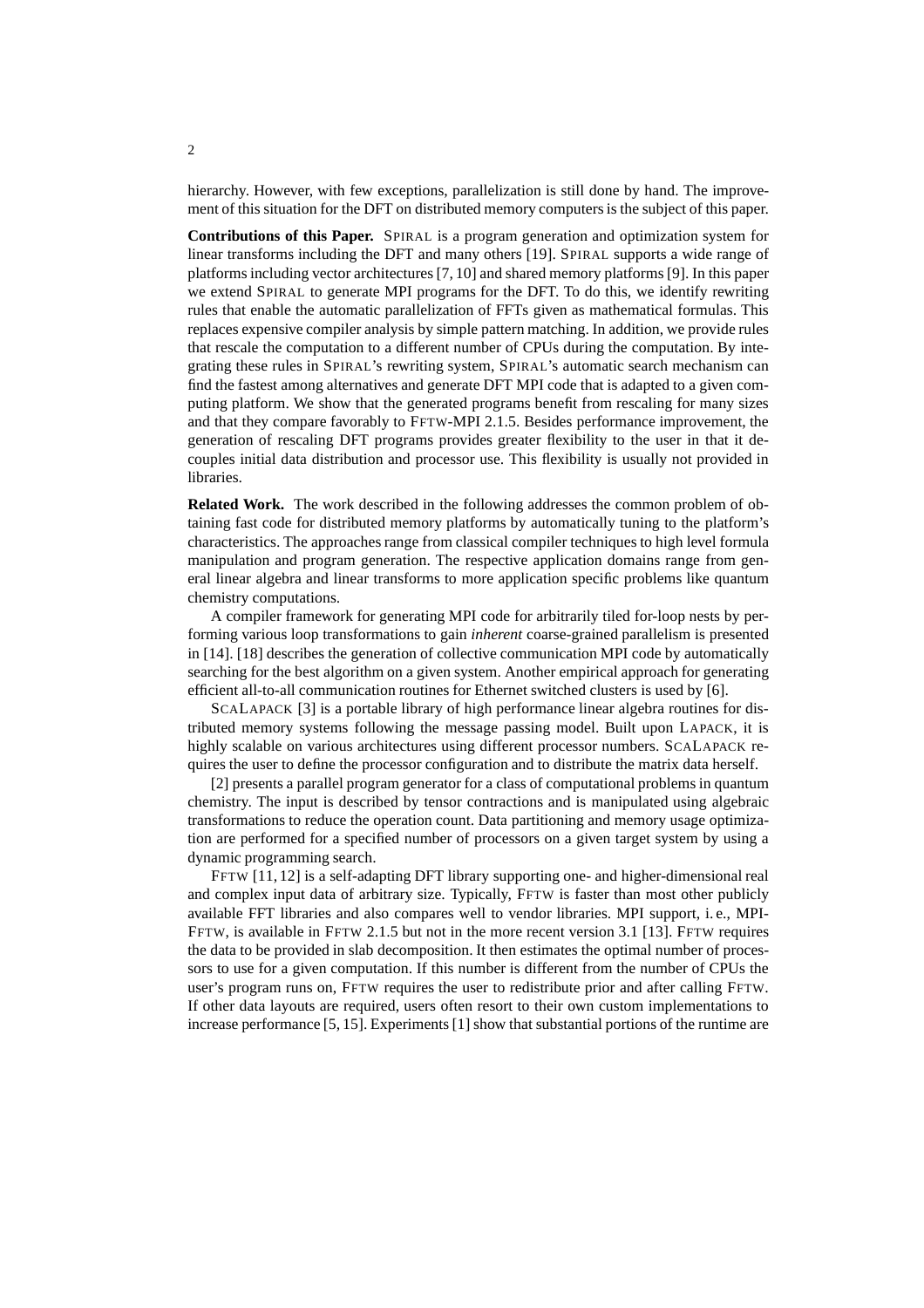spent on communication between processors. A program generation framework as presented in this paper is a step towards improving this situation in that it enables customization without programming effort.

[16] describes the extension of a sequential self-adapting package for the Walsh-Hadamard transform (WHT) to support MPI code. Different WHT matrix factorizations provided in Kronecker notation exhibit different data distributions and communication patterns. Searching the space of WHT formulas leads to the best performing factorization on a given platform. In spirit, the approach taken in [16] is similar to the framework developed in this paper.

**Synopsis.** Section 2 introduces the DFT and the mathematical foundation for representing its fast algorithms. Then we explain the SPIRAL system, which is the platform for our work. In Section 3, we develop the formal framework to generate MPI DFT implementation; an application of this approach to a novel method of rescaling DFT algorithms is illustrated in Section 4. We implemented the framework as extension of SPIRAL and show benchmarks of automatically generated and optimized DFT code in Section 5. The results show that rescaling provides performance gains and that our generated MPI programs compare favorably with FFTW.

## **2 Background: Discrete Fourier Transform and SPIRAL**

**Discrete Fourier transform.** The discrete Fourier transform (DFT) is the matrix vector multiplication  $x \mapsto y = \text{DFT}_n x$ , where  $x, y \in \mathbb{C}^n$  are the input and output, respectively, and  $\text{DFT}_n$  is the  $n \times n$  matrix defined by

$$
\text{DFT}_n = [\omega_n^{k\ell} \mid k, \ell = 0, \dots, n-1], \quad \omega_n = e^{2\pi \sqrt{-1}/n}
$$

The famous Cooley-Tukey fast Fourier transform (FFT) can be expressed as a factorization of  $DFT_n$  into a product of structured sparse matrices [21], namely, for  $n = km$ ,

$$
\text{DFT}_{km} \to (\text{DFT}_k \otimes I_m) T_m^n (I_k \otimes \text{DFT}_m) L_k^n \tag{1}
$$

.

We call (1) a *breakdown rule* since it formally represents a divide and conquer algorithm. This is emphasized by writing  $\rightarrow$  instead of  $=$ .

In (1) we used the following notation. The  $n \times n$  identity matrix is denoted with  $I_n$ ;  $L_k^n$  is the stride permutation matrix defined by its underlying permutation

$$
L_k^n : jm + i \mapsto ik + j, \quad 0 \le i < m, \ 0 \le j < k.
$$

It is equivalent to transposing an  $m \times k$  matrix stored in row-major order in memory. Most importantly, the *tensor* or *Kronecker product* of matrices is defined by

$$
A \otimes B = [a_{k,\ell}B], \quad \text{for } A = [a_{k,\ell}].
$$

Finally,  $T_m^n$  is a diagonal matrix, called twiddle matrix, whose exact form can be found in [21].

Recursive computation of the DFT using  $(1)$  and other FFTs (in case that n does not decompose) enables the computation of the DFT in  $O(n \log(n))$  operations. Note that there is a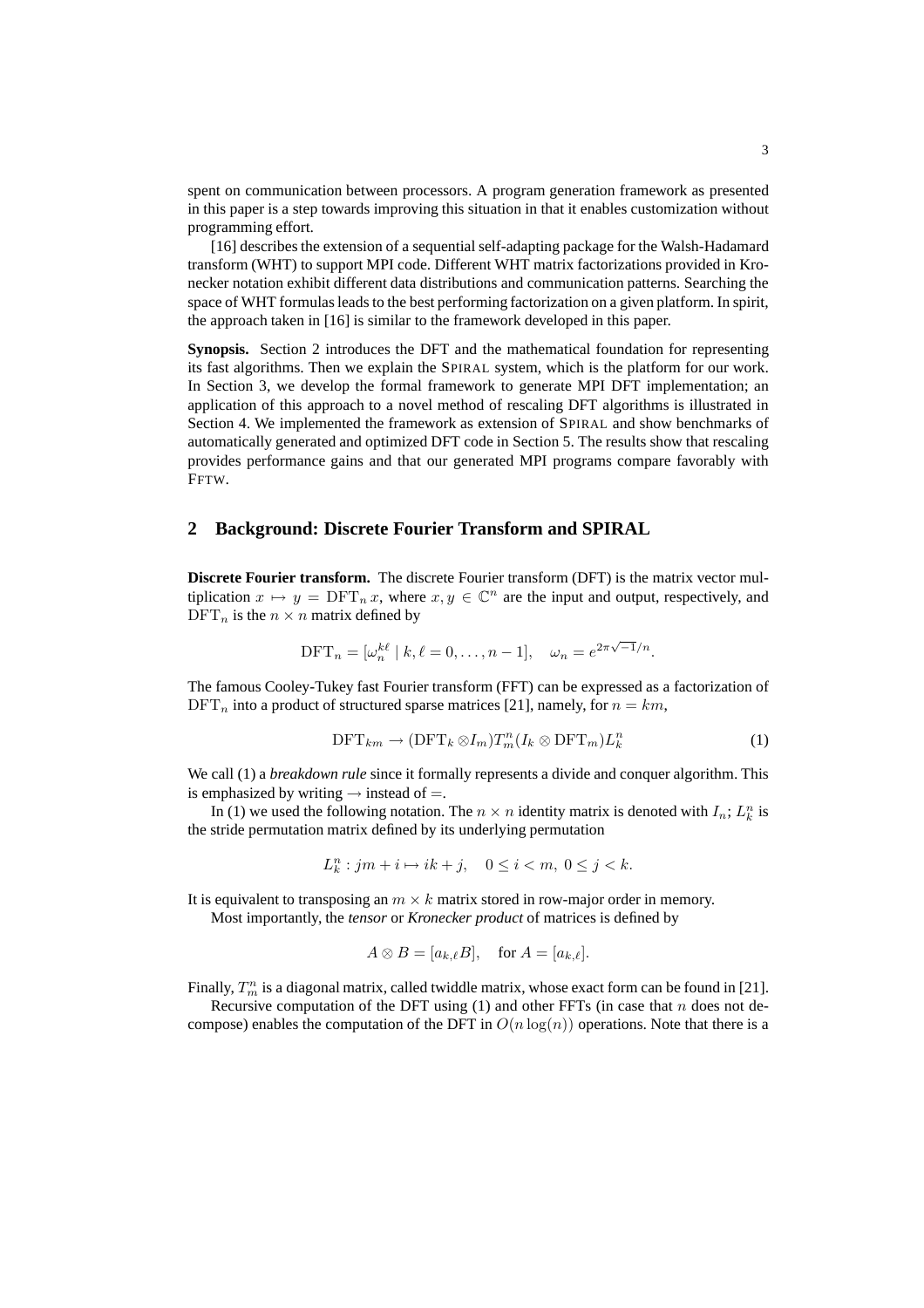| SPL construct         | code                                                                  |
|-----------------------|-----------------------------------------------------------------------|
| $y=(A_nB_n)x$         | $t[0:1:n-1] = B(x[0:1:n-1])$<br>$y[0:1:n-1] = A(t[0:1:n-1])$ ;        |
| $y=(I_m\otimes A_n)x$ | for $(i=0,i\leq m; i++)$<br>$y[i*n:1:i*n+n-1] = A(x[i*n:1:i*n+n-1]);$ |
| $y=(A_m\otimes I_n)x$ | for $(i=0,iy[i:n:i+m-1] = A(x[i:n:i+m-1]);$                           |
| $y = L_k^{km}x$       | for $(i=0,i\le k,i++)$<br>for $(i=0; jy[i+k*1]=x[m*1+1];$             |

**Table 1.** Compiling SPL into code is done by recursively using the above correspondences.  $x$  denotes the input and y the output vector. We use Matlab-like notation:  $x [b:s:e]$  denotes the subvector of x starting at b, ending at e, and extracted at stride s.

large degree of freedom in recursing, since at each step several factorizations of  $n$  may be possible. These recursions have roughly the same operations count but different memory access patterns, which leads to different runtimes when implemented.

**SPIRAL.** SPIRAL [19, 20] is a program generation and optimization system for linear transforms such as the DFT and many others. Its internal structure is shown in Figure 1.

The user formally specifies a transform she wants to have implemented, e.g., " $DFT<sub>256</sub>$ ". First, SPIRAL recursively applies breakdown rules such as (1) to generate one out of many possible *formulas*, represented in the language SPL (signal processing language), which was informally introduced above. Namely, SPL expresses algorithms as sparse structured matrix factorizations using products, tensor products, and basic matrix such as the identity and permutations. Next, SPIRAL optimizes the structure of the formula using a formula rewriting system (see [4] for an introduction to rewriting systems). The rewriting effectively performs optimizations for the memory hierarchy [8], for vector instructions [10], or for shared memory platforms [9].



**Figure 1.** SPIRAL's architecture.

The idea is to perform these optimizations at a high level of abstraction (namely on formulas), since they are unpractical at the C code level.

The obtained optimized SPL formula is then translated into C code using a special purpose compiler. This is possible since formulas have a clear interpretation as code. A few simple examples are shown in Table 1. The obtained code is further optimized and then compiled and its runtime measured.

The runtime is fed into a search engine, which drives, in a feedback loop, the formula generation process and the selection of implementation options such as the degree of unrolling.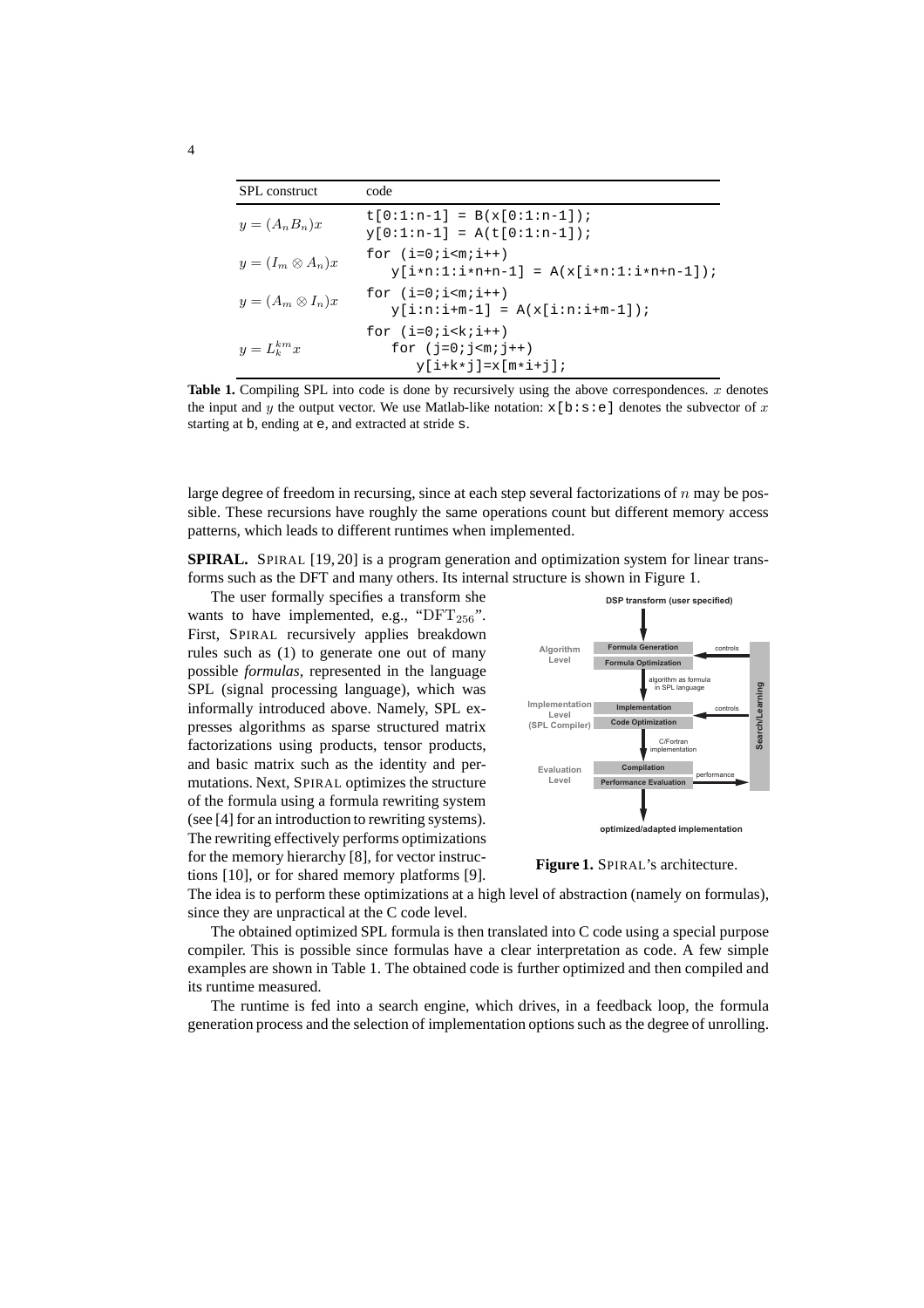In doing so, SPIRAL effectively searches for the formula, or algorithm, that runs fastest on the given computing platform. Search strategies include dynamic programming and evolutionary search. Upon termination, the final program is output to the user.

The goal of this paper is to present first steps in extending SPIRAL to generate efficient programs for distributed memory platforms. Similar to the vector code generation and shared memory parallel code generation, we achieve this through a suitably designed extension of SPIRAL's rewriting system and the SPL compiler. This is explained in the next sections.

## **3 Translating Formulas into MPI Programs**

In Section 2 we explained SPIRAL and its theoretical underpinning: the formula language SPL, which enables algorithm generation and optimization at a high level of abstraction. Our goal is to enable SPIRAL to generate efficient MPI implementations. To this end, we now introduce formula constructs that are translated into message passing programs by an extension of the SPL compiler, called MPI-SPL compiler. The MPI-SPL compiler is one major contribution of this paper.

**Data distribution.** We introduce the tag " $par(p)$ " to express that a formula will be implemented on p processors. We assume that all distributed data vectors are block distributed, i.e., each processors' memory holds one equal sized contiguous chunk of the data vector. For instance, if a formula  $A_6$ , representing the computation  $y = A_6x$ , operates on vectors of 6 data elements which are distributed across 2 processors, we write

$$
\begin{pmatrix} \frac{y_0}{y_1} \\ \frac{y_2}{y_3} \\ \frac{y_3}{y_5} \end{pmatrix} = \underbrace{A_6}_{\text{par}(2)} \begin{pmatrix} \frac{x_0}{x_1} \\ \frac{x_2}{x_3} \\ \frac{x_3}{x_5} \end{pmatrix}.
$$

The tag "par(2)" implies that the computation of  $y = A_6x$  is distributed across 2 processors. The elements  $x_0, x_1, x_2$  and  $y_0, y_1, y_2$  are stored in the memory of processor 0, while the elements  $x_3, x_4, x_5$  and  $y_3, y_4, y_5$  are stored in the memory of processor 1. We add a horizontal line between vector elements that reside in the local memory of different processors.

In addition, we introduce tags that express data redistribution. The tag "par( $q \leftarrow p$ )" expresses that the input vector  $x$  is distributed over  $p$  processors and the output vector  $y$  is distributed over q processors. This implies that the tagged formula does a redistribution from  $p$ to q processors during its computation. For instance, we denote a formula  $A<sub>6</sub>$  operating on vectors of 6 data elements with the input x distributed across 2 processors and the output  $y$ distributed across 3 processors by

$$
\begin{pmatrix}\n\frac{y_0}{y_1} \\
\frac{y_2}{y_3} \\
\frac{y_3}{y_5}\n\end{pmatrix} = \underbrace{A_6}_{\text{par}(3 \leftarrow 2)} \begin{pmatrix}\n\frac{x_0}{x_1} \\
\frac{x_2}{x_3} \\
x_4\n\end{pmatrix}.
$$
\n(2)

The tag "par(3  $\leftarrow$  2)" implies that the computation of  $y = A_6x$  is started on 2 processors and finished on 3 processors, redistributing during computation. The elements  $x_0, x_1, x_2$ , and  $y_0$ ,  $y_1$  are stored in the memory of processor 0, the elements  $x_3, x_4, x_5$ , and  $y_2, y_3$  are stored in the memory of processor 1, and the elements  $y_4$ ,  $y_5$  are stored in the memory of processor 2.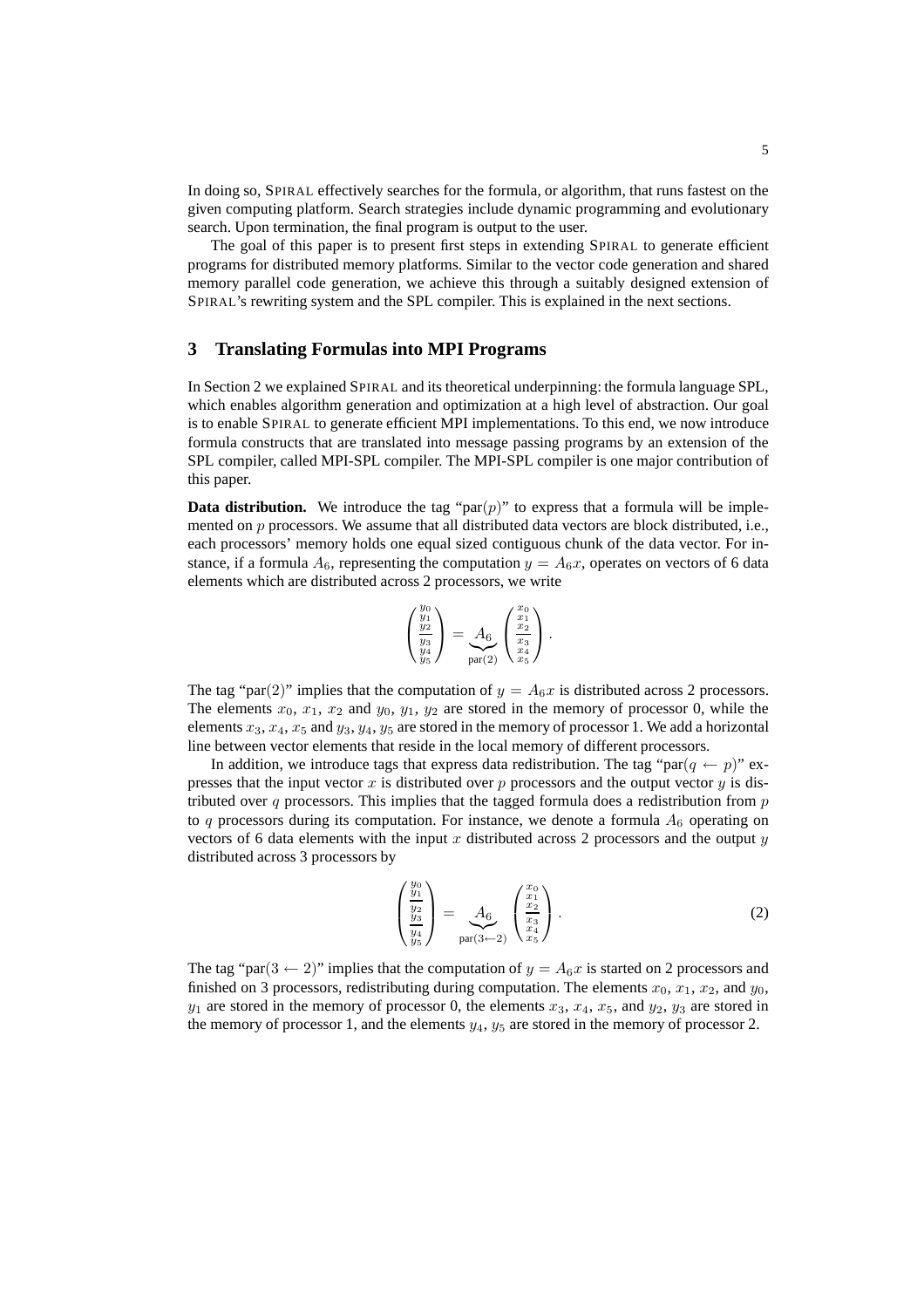Finally, we introduce the tag "par( $p \leftarrow q \leftarrow p$ )," which expresses that a formula's input and output are distributed across  $p$  processors but the formula internally redistributes to  $q$ processors. For instance,

$$
y = \underbrace{AB}_{\text{par}(p \leftarrow q \leftarrow p)} x \quad \text{with} \quad \underbrace{AB}_{\text{par}(p \leftarrow q \leftarrow p)} = \underbrace{A}_{\text{par}(p \leftarrow q) \text{ par}(q \leftarrow p)} B
$$

has the input x and the output y distributed over p processors, but the output of B (i.e., the input of  $A$ ) is distributed across  $q$  processors.

**Parallel computation.** The formula construct

$$
I_p \otimes A^{m \times n} = \begin{bmatrix} A^{m \times n} & & \\ & \ddots & \\ & & A^{m \times n} \end{bmatrix}, \quad A^{m \times n} \in \mathbb{C}^{m \times n}
$$

is a block-diagonal matrix of p blocks of  $A^{m \times n}$ . The tagged formula

$$
y = \underbrace{(I_p \otimes A^{m \times n})}_{\text{par}(p)} x \tag{3}
$$

expresses a p-way embarrassingly parallel computation. Each  $A^{m \times n}$  operates on an independent part of x and y. The vectors  $x \in \mathbb{C}^{pn}$  and  $y \in \mathbb{C}^{pn}$  are distributed across p processors into p local vectors  $x'_i \in \mathbb{C}^n$  and  $y'_i \in \mathbb{C}^m$  with  $x = x'_0 \oplus \cdots \oplus x'_{p-1}$  and  $y = y'_0 \oplus \cdots \oplus y'_{p-1}$ ;  $\oplus$ denotes the stacking of column vectors. All p processors execute the formula  $A^{m \times n}$  in parallel computing  $y_i' = A^{m \times n} x_i'$ . Since it is the same formula in each case, (3) is easily implemented as single program multiple data (SPMD) MPI program.

Similarly, formulas consisting of diagonal matrices,

$$
y = \underbrace{D}_{\text{par}(p)} x, \quad D \in \mathbb{C}^{mp \times mp} \text{ diagonal}, \tag{4}
$$

can be trivially mapped to MPI programs.

**All-to-all communication.** Permutations express data reordering. In a distributed address space this reordering translates into explicit communication if the source and target location are in the local memory of different processors. Permutations of the form  $P^{mp} \otimes I_n$ , where  $P^{mp} \in \mathbb{C}^{mp \times mp}$  is a permutation matrix, reorder mp chunks of n consecutive elements where  $m$  chunks reside in each processor's memory. This means that up to  $m$  messages of length  $n$ are to be sent and received per processor. Thus,

$$
y = \underbrace{(P^{mp} \otimes I_n)}_{\text{par}(p)} x \tag{5}
$$

encodes an all-to-all communication of  $p$  processors with message size  $n$  and the communication pattern described by  $P$ . For instance, when implementing

$$
y = \underbrace{\begin{pmatrix} L_2^4 \otimes I_2 \end{pmatrix}}_{\text{par}(2)} x = \begin{bmatrix} 1 & 1 & 1 & 1 & 1 & 1 & 1 \\ \vdots & 1 & 1 & 1 & 1 & 1 \\ \vdots & \vdots & \vdots & \vdots & \vdots & \vdots \\ \vdots & \vdots & \vdots & \vdots & \vdots \\ \vdots & \vdots & \vdots & \vdots & \vdots \\ \vdots & \vdots & \vdots & \vdots & \vdots \\ \vdots & \vdots & \vdots & \vdots & \vdots \\ \vdots & \vdots & \vdots & \vdots & \vdots \\ \vdots & \vdots & \vdots & \vdots & \vdots \\ \vdots & \vdots & \vdots & \vdots & \vdots \\ \vdots & \vdots & \vdots & \vdots & \vdots \\ \vdots & \vdots & \vdots & \vdots & \vdots \\ \vdots & \vdots & \vdots & \vdots & \vdots \\ \vdots & \vdots & \vdots & \vdots & \vdots \\ \vdots & \vdots & \vdots & \vdots & \vdots \\ \vdots & \vdots & \vdots & \vdots & \vdots \\ \vdots & \vdots & \vdots & \vdots & \vdots \\ \vdots & \vdots & \vdots & \vdots & \vdots \\ \vdots & \vdots & \vdots & \vdots & \vdots \\ \vdots & \vdots & \vdots & \vdots & \vdots \\ \vdots & \vdots & \vdots & \vdots & \vdots \\ \vdots & \vdots & \vdots & \vdots & \vdots \\ \vdots & \vdots & \vdots & \vdots & \vdots \\ \vdots & \vdots & \vdots & \vdots & \vdots \\ \vdots & \vdots & \vdots & \vdots & \vdots \\ \vdots
$$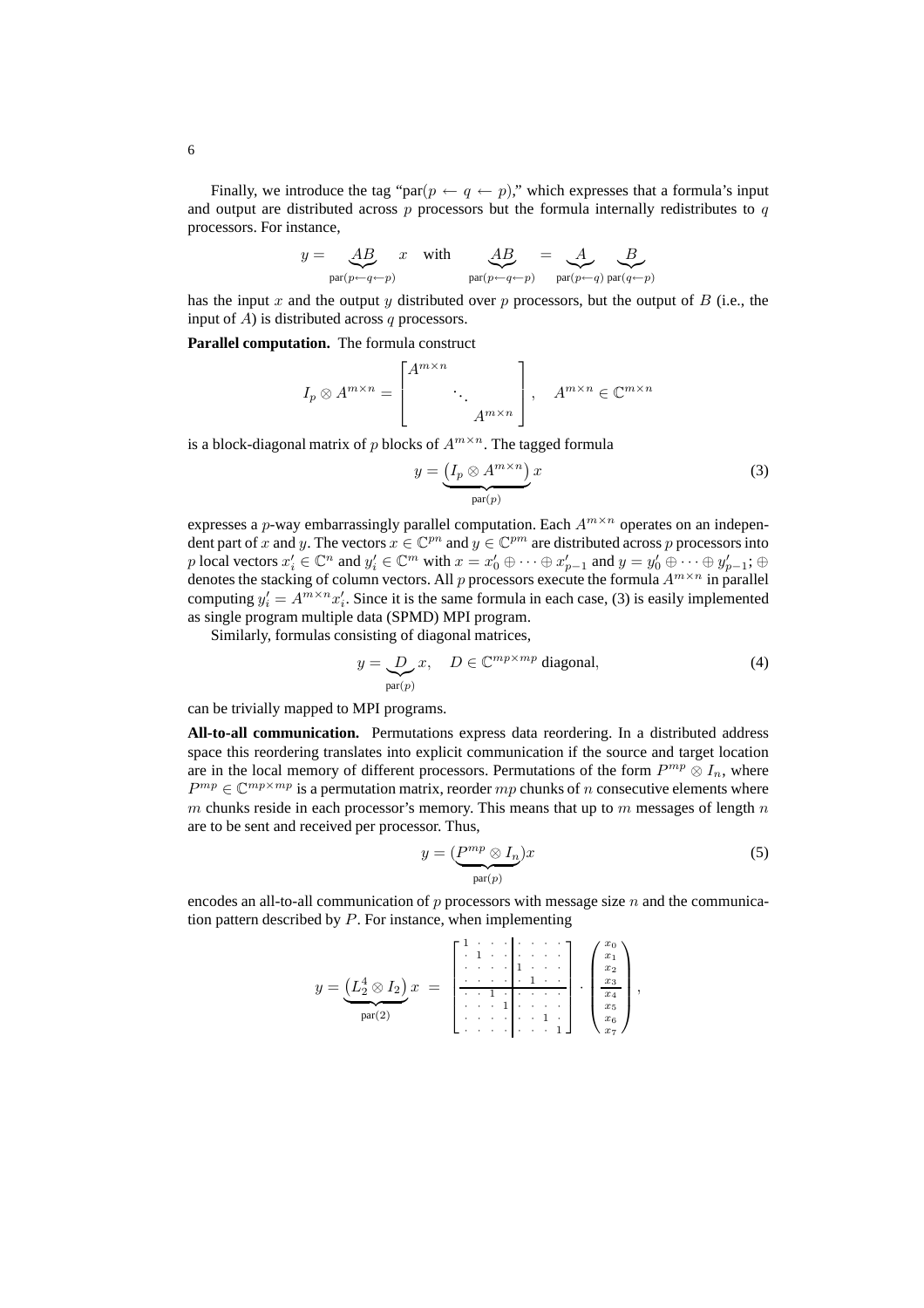processor 0 sends the message  $(x_2, x_3)$  to processor 1 and processor 1 sends the message  $(x_4, x_5)$  to processor 0.

In our example not all chunks of length m become messages. For instance,  $(x_0, x_1)$  and  $(x_6, x_7)$  stay in the memory of their respective processor. We capture this by decomposing (5) into a *local part* that copies data within the local memory of each processor and a *global part* that must be implemented using message passing. Formally, we decompose  $P$  in (5) into a sum of two matrices,

$$
P = F + C,
$$

and thus

$$
P^{mp} \otimes I_n = (F \otimes I_n) + (C \otimes I_n).
$$

Each "1" entry in  $P$  ends up either in  $F$  or  $C$ , hence the sum does not incur actual operations.

F contains all "1" entries of P within the block diagonal with blocks of size  $m \times m$ . It describes the addressing of all data chunks that stay within the local memory of each processor.  $F \otimes I_n$  will be implemented as data copying by the respective processor.

C contains all remaining, i.e., off-blockdiagonal "1" entries. It describes the addressing of all data messages that have to be transmitted between two processors.  $C \otimes I_n$  will be implemented using one send/receive pair per message.

To make the message addressing explicit, we further factor  $C$  as

$$
C = SC'G \quad \text{with} \quad C',
$$

where  $C'$  is a permutation matrix. This factorization is explained next. Assume, that  $P^{mp}$ requires kp messages ( $k \leq m$ ). Then  $C' \in \mathbb{C}^{kp \times kp}$  is a permutation matrix describing the message addressing.  $C'_{i,j} = 1$  implies that message  $(j \mod k)$  sent by processor  $\lfloor j/k \rfloor$  is message (i mod k) received by processor  $\lfloor i/k \rfloor$ . G is a rectangular block-diagonal matrix of p blocks of size  $k \times m$ . G assigns k of the m data chunks within each processor's local memory to one of the k messages to be sent by this processor.  $S$  is a rectangular block-diagonal matrix of p blocks of size  $m \times k$ . It stores the k messages received by each processor at their final location within the local memory of each processor.

Analysis of  $S$ ,  $C'$ , and  $G$  enables highly optimized implementations like using MPI collective communication functions or implementing  $y = (P \otimes I_n)x$  inplace (vector x and y share the same memory location). For instance, if C' is symmetric and  $S = G<sup>T</sup>$  (transpose), then  $C \otimes I_n$  can be implemented inplace using send-receive-replace operations. The required analysis is implemented using the techniques described in [8]. Details of the analysis are beyond the scope of this paper.

As illustrative example we parallelize  $L_3^9$  for 3 processors. We factor  $L_3^9$  into the local matrix  $F$  and the communication matrices  $S, C'$ , and  $G$ :

$$
y = \underbrace{L_3^9}_{\text{par}(3)} x = Fx + SC'Gx.
$$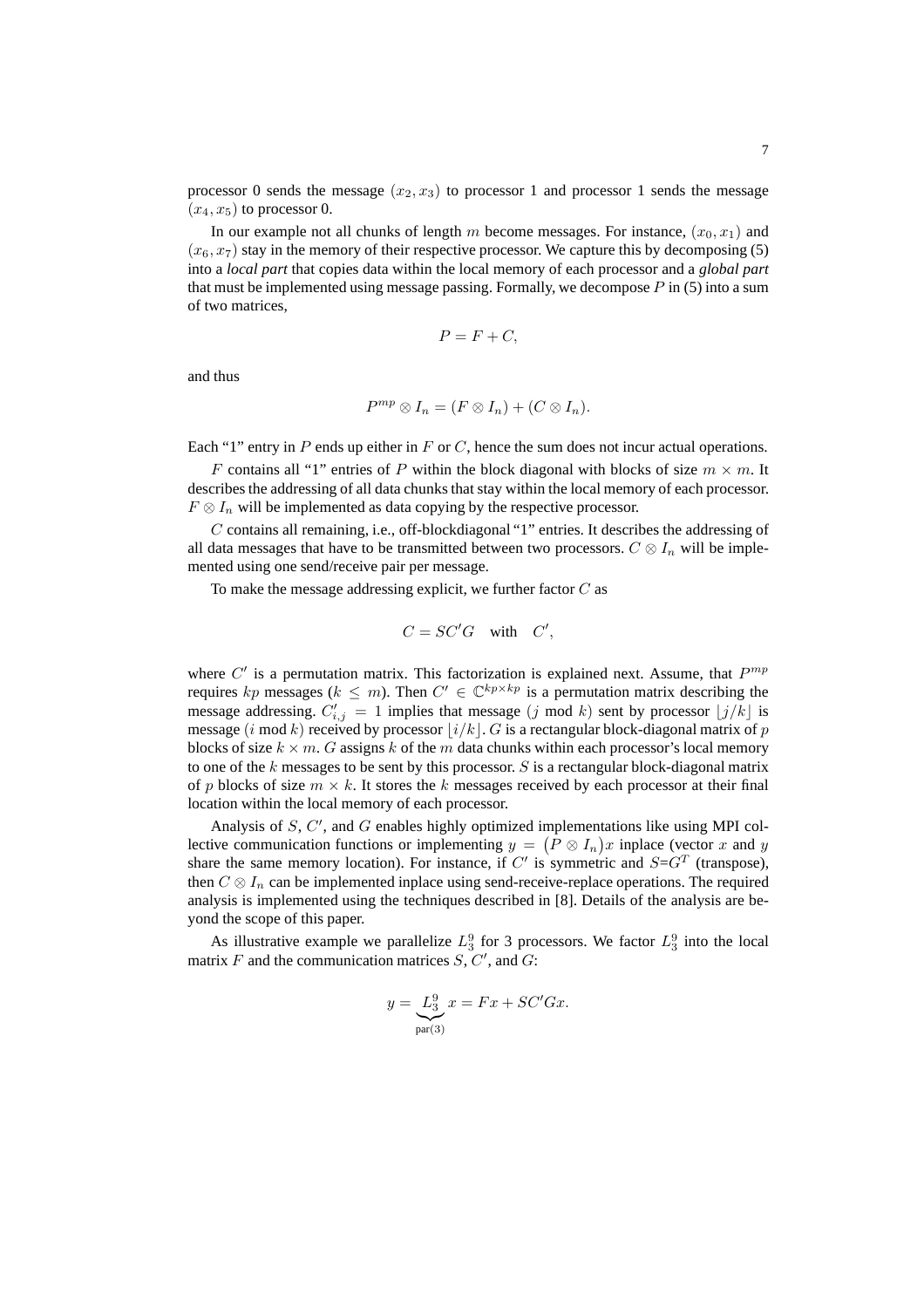The explicit form is shown next and represents the communication addressing pattern:

2

 $\overline{2}$ 

| $y_0$<br>$y_1$<br>$\mathcal{y}_2$<br>$y_3$<br>$\mathcal{Y}4$<br>$y_5\,$<br>$y_{\rm 6}$ | $\hspace*{0.4em} = \hspace*{0.4em}$ | $x_0$<br>$x_3\,$<br>$x_6$<br>$x_1$<br>$\boldsymbol{x}_4$<br>$\boldsymbol{x}_7$<br>$\boldsymbol{x}_2$ | $=$                                                   | ٠<br>$\bullet$<br>$\bullet$<br>1                                                   |                        | 1                                                                           | ٠                        | $x_0$<br>$\boldsymbol{x}_1$<br>$\boldsymbol{x}_2$<br>$x_3$<br>$\mathcal{x}_4$<br>$\bullet$<br>$x_5$<br>$x_6$ | $=$          |                | $\cdot$<br>$\bullet$ |          |           | $\cdot$                                                                                                                                      | $x_0$<br>$\boldsymbol{x}_1$<br>$\boldsymbol{x}_2$<br>$x_3$<br>$\mathcal{x}_4$<br>٠<br>$\boldsymbol{x}_5$<br>$x_6$ | $^{+}$ |
|----------------------------------------------------------------------------------------|-------------------------------------|------------------------------------------------------------------------------------------------------|-------------------------------------------------------|------------------------------------------------------------------------------------|------------------------|-----------------------------------------------------------------------------|--------------------------|--------------------------------------------------------------------------------------------------------------|--------------|----------------|----------------------|----------|-----------|----------------------------------------------------------------------------------------------------------------------------------------------|-------------------------------------------------------------------------------------------------------------------|--------|
| $\ensuremath{y_{7}}$<br>$\sqrt{y_8}$                                                   |                                     | $\boldsymbol{x}_5$<br>$\overline{x_8}$                                                               |                                                       |                                                                                    |                        | 1                                                                           |                          | $\boldsymbol{x}_7$<br>$\sqrt{x_8}$                                                                           |              |                |                      |          |           | 1                                                                                                                                            | $\boldsymbol{x}_7$<br>$\overline{x_8}$                                                                            |        |
|                                                                                        |                                     |                                                                                                      |                                                       |                                                                                    | $L_3^9$<br>par(3, mpi) |                                                                             |                          |                                                                                                              |              |                |                      | $\cal F$ |           | $[x_0]$                                                                                                                                      |                                                                                                                   |        |
|                                                                                        |                                     | 1<br>$\bullet$                                                                                       | $\mathbf{1}$<br>٠<br>1<br>$\bullet$<br>٠<br>$\bullet$ | $\bullet$<br>٠<br>٠<br>1<br>1<br>$\ddot{\phantom{0}}$<br>$\bullet$<br>1<br>$\cdot$ | 1                      | $\cdot$<br>$\bullet$<br>$\bullet$<br>$\bullet$<br>$\bullet$<br>1<br>1<br>C' | 1<br>٠<br>1<br>$\bullet$ |                                                                                                              | 1<br>$\cdot$ | $\overline{G}$ | $\bullet$<br>1       |          | $\bullet$ | $\boldsymbol{x}_1$<br>$\boldsymbol{x}_2$<br>$\boldsymbol{x}_3$<br>$\boldsymbol{x}_4$<br>$x_5$<br>$x_6$<br>$\boldsymbol{x}_7$<br>$\sqrt{x_8}$ | $\bullet$                                                                                                         |        |
|                                                                                        |                                     |                                                                                                      | $\boldsymbol{S}$                                      |                                                                                    |                        |                                                                             |                          |                                                                                                              |              |                |                      |          |           |                                                                                                                                              |                                                                                                                   |        |

The matrix F encodes that  $x_0$  (in processor 0's memory),  $x_4$  (in processor 1's memory), and  $x_8$  (in processor 2's memory) do not require communication and are moved from x to y by their respective processors. The matrix  $G$  specifies which elements of the vector  $x$  become which message. In our example the data packets are  $x_1$ ,  $x_2$  (sent by processor 0),  $x_3$ ,  $x_5$ (sent by processor 1), and  $x_6$ ,  $x_7$  (sent by processor 2). C' is a  $6 \times 6$  permutation matrix encoding the send/receive addressing of the data packets. For instance, the entry  $C'_{4,1} = 1$ of  $C' = [C'_{i,j}]_{i,j}$  describes that message 1 sent by processor 0  $(x_2)$  is message 0 received by processor 2. The matrix  $S$  describes the final location of the received data packets. For instance, message 0 received by processor 2  $(x_2)$  will be stored at location  $y_6$ . Figure 2 shows the MPI corresponding implementation.

**Data redistribution.** Formula (2) requires different data distributions for x and y. To capture this, we generalize the idea of all-to-all communication from the previous section to data redistributions. Permutations

$$
P^m \otimes I_n \quad \text{with} \quad p, q \mid m, P^m \text{ permutation matrix } \in \mathbb{C}^{m \times m} \tag{6}
$$

reorder  $m$  chunks of data of size  $n$ . Thus,

$$
y = \underbrace{\left(P^m \otimes I_n\right)}_{\text{par}(q \leftarrow p)} x \tag{7}
$$

redistributes data from  $p$  to q processors using message size  $n$  and with the message addressing encoded in  $P$ . We apply again the approach of the last section and decompose  $P$  into local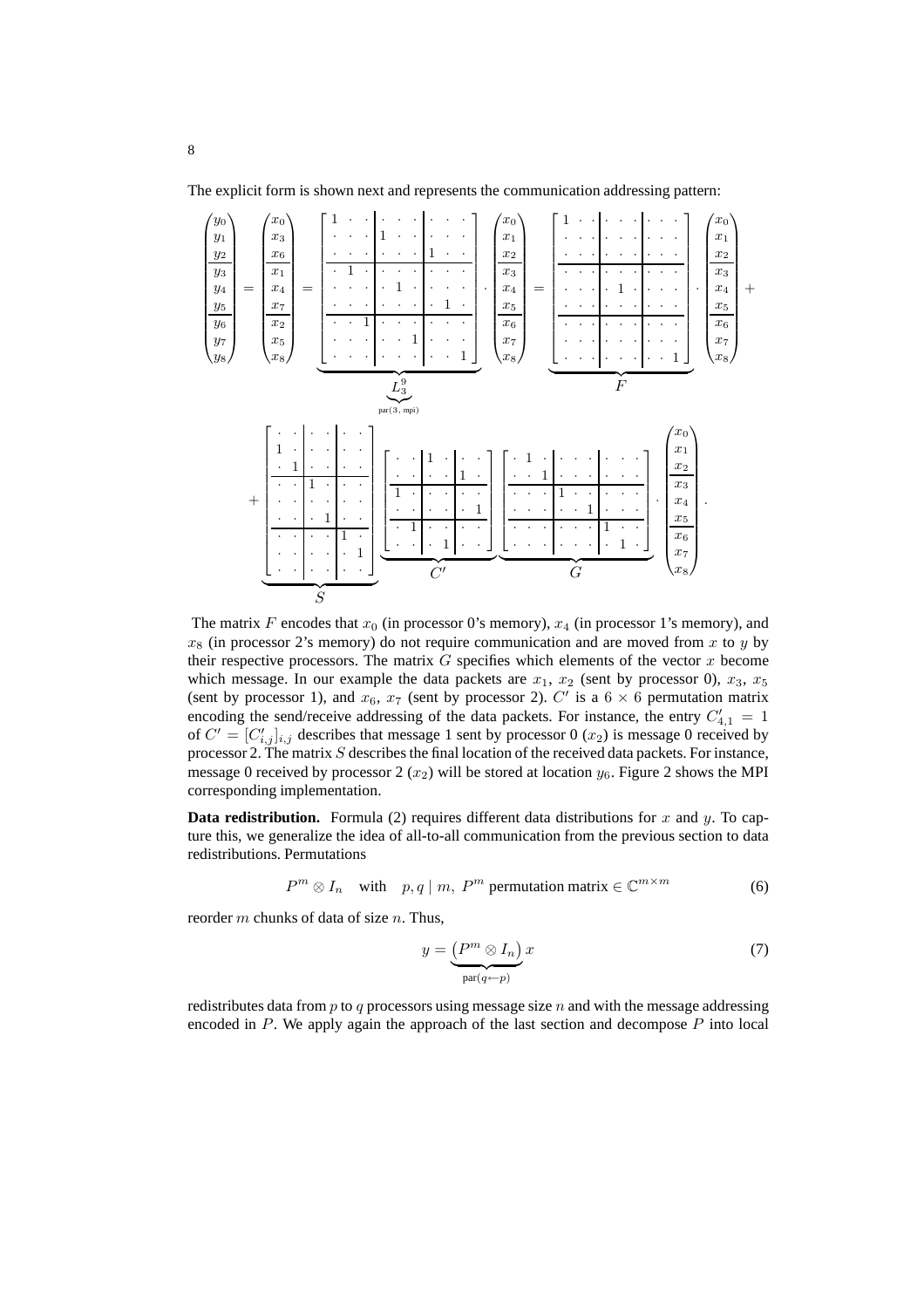```
int proc[]] = {1,2}, {0,2}, {0,1},, \}/ communication pattern
    \begin{array}{lcl} \mathfrak{msg}[ \; ] [ \; ] & = & \{ \{ 0 \, , 0 \} \, , \;\; \{ 0 \, , 1 \} \, , \;\; \{ 1 \, , 1 \} \} \, , \end{array}SG[ ][] = {{1,2}, {3,5}, {6,7}},
    F[1 = \{0, 1, 2\};// parallel function, call by 3 MPI processes simultaneously
void L_9_3(double *yLocal, double *xLocal, int mpirank) {
   // output: yLocal[3], input xLocal[3]; part of x[9] and y[9]
  MPI_Request send[2], recv[2]; int i;
  yLocal[F[mpirank]] = xLocal[F[mpirank]]; // y = Fx +...
   for(i = 0; i < 2; i++){ // + SC'Gx// nonblocking send
      MPI_Isend(xLocal + SG[mpirank][i], // source ofs
         1, MPI_DOUBLE,
         proc[mpirank][i], // receiving proc
         i, // msg id
         MPI COMM WORLD, send + i);
      // nonblocking receive
      MPI_Irecv(yLocal + SG[mpirank][i], // target ofs
         1, MPI_DOUBLE,
         proc[mpirank][i], \qquad \qquad \qquad \qquad \qquad// sending proc
         msg[mpirank][i], // msg id to get
         MPI_COMM_WORLD, recv + i);
   }
  MPI_Waitall(1, recv, MPI_STATUSSES_IGNORE);
}
```
**Figure 2.** MPI program implementing  $y = L_3^9 x$  on 3 processors.

operations and communication to generated MPI code:

 $P = F + C$ .

 $\sim$ 

 $\sim$ 

As an example of a redistribution from 2 to 3 processors consider

$$
y = L_2^6 \t x = \begin{pmatrix} x_0 \\ x_2 \\ x_4 \\ x_1 \\ x_2 \\ x_3 \end{pmatrix} = \begin{bmatrix} 1 & \cdots & \cdots & \cdots \\ \frac{\cdots & 1 & \cdots & \cdots \\ \frac{\cdots & 1 & \cdots & \cdots \\ \frac{\cdots & \cdots & \cdots & \cdots \\ \frac{\cdots & \cdots & \cdots & \cdots \\ \cdots & \cdots & \cdots & \cdots \\ \cdots & \cdots & \cdots & \cdots \end{bmatrix} \cdot \begin{pmatrix} x_0 \\ x_1 \\ x_2 \\ x_3 \\ x_4 \\ x_5 \end{pmatrix}.
$$

 $\sim 10$ 

Processor 0 sends the message  $x_1$  to processor 1.  $x_0$  and  $x_2$  stay in the memory of processor 0. Processor 1 sends the message  $x_3$  and  $x_5$  to processor 2 and receives  $x_1$  from processor 0.  $x_4$  stays in in the memory of processor 1.

**Parallelization through formula rewriting.** Above we introduced formula constructs that can be implemented as parallel computation or as communication. Products of these formulas can be implemented as a sequence of parallel communication and communication steps. This gives rise to the following definition.

**Definition 1 (Parallelized formula).** *Formulas of the form* (3)*,* (4)*,* (5)*,* (7)*, and products of these formulas are called parallelized. Parallelized formulas can be implemented using MPI.*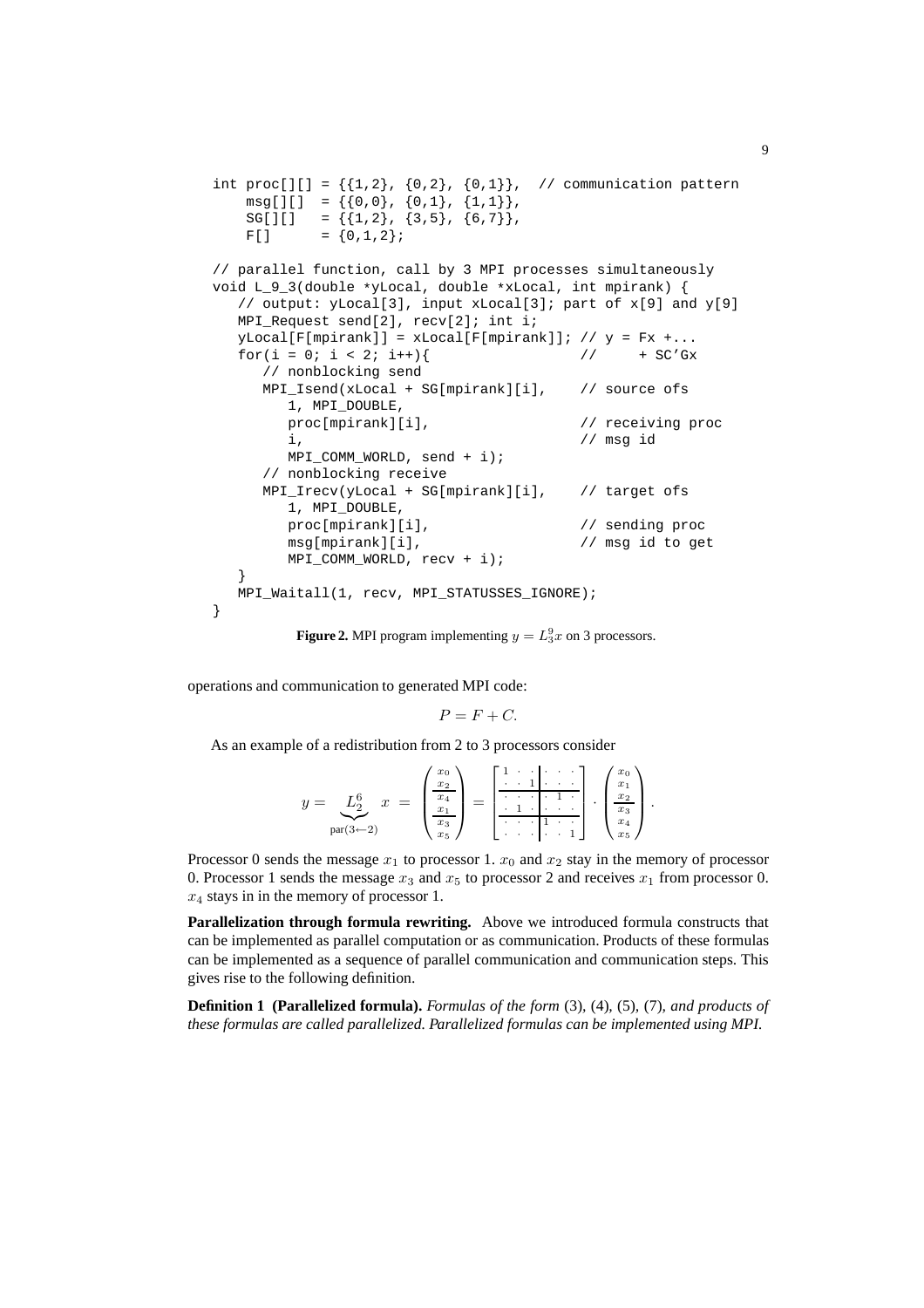However, not all formulas are parallelized. For instance, the right-hand side of (1) is not a parallelized formula. Thus, we introduce a set of rewriting rules to use SPIRAL's rewriting system to transform formulas into parallelized formulas. This rule set is summarized in Table 2 and is one of the contributions of this paper. The rule set is designed for the generation of DFT MPI code. Using this rule set, SPIRAL can automatically parallelize formulas for the DFT at a high level of abstraction.

As a small example of the workings of the rewriting system consider

$$
y = \underbrace{(I_m \otimes A_n)}_{\text{par}(p)} x.
$$
 (8)

(8) is not parallelized for  $m \neq p$ . Assuming  $p|m$ , the application of rule (13) transforms (8) into

$$
y = \underbrace{(I_p \otimes (I_{m/p} \otimes A_n))}_{\text{par}(p)} x
$$

which matches (3) and is thus parallelized in the sense of Definition 1. A more elaborate example showing the parallelization of a  $DFT_{mn}$  and rescaling it from p to q processors is given in the next section.

$$
\underbrace{AB}_{\text{par}(p)} \to \underbrace{A}_{\text{par}(p)\text{ par}(p)} \underbrace{B}_{\text{par}(p)} \qquad (9) \qquad \underbrace{I_m \otimes A_n}_{\text{par}(p)} \to \underbrace{I_p \otimes (I_m \otimes A_n)}_{\text{par}(p)} \qquad (13)
$$

$$
\underbrace{A}_{\text{par}(p)} \rightarrow \underbrace{A}_{\text{par}(p \leftarrow q \leftarrow p)} , \quad q|p \quad (10) \qquad \underbrace{(A_m \otimes I_n)}_{\text{par}(p \leftarrow q)} \rightarrow \underbrace{L_m^{mn}}_{\text{par}(p \leftarrow q)} \underbrace{(I_n \otimes A_m) L_n^{mn}}_{\text{par}(q)} \qquad (14)
$$

$$
\underbrace{AB}_{\text{par}(p \leftarrow q \leftarrow p)} \xrightarrow{\text{par}(p \leftarrow q) \text{par}(q \leftarrow p)}_{\text{par}(p \leftarrow q) \text{par}(q \leftarrow p)} \underbrace{(11)}_{\text{par}(q \leftarrow p)} \xrightarrow{\text{(11)}}_{\text{par}(q \leftarrow p)} \xrightarrow{\text{(12)}} \underbrace{L_m^{mn}(I_n \otimes A_m)}_{\text{par}(q)} \underbrace{L_n^{mn}}_{\text{par}(q \leftarrow p)} \tag{15}
$$

 $\sum_{\text{par}(q \leftarrow p)}$  $\sum_{\text{par}(q) \text{ par}(q \leftarrow p)}$ 

$$
\underbrace{L_m^{mn}}_{\text{par}(p)} \to \underbrace{\left(I_p \otimes L_{m/p}^{mn/p}\right)\left(L_p^{p^2} \otimes I_{mn/p^2}\right)\left(I_p \otimes \left(L_p^{n} \otimes I_{m/p}\right)\right)}_{\text{par}(p)}\tag{16}
$$

$$
\underbrace{L_m^{mn}}_{\text{par}(q \leftarrow p)} \rightarrow \underbrace{\left(I_q \otimes (I_{p/q} \otimes L_{m/p}^{mn/p})\right)}_{\text{par}(q)} \underbrace{\left(L_p^{p^2} \otimes I_{mn/p^2}\right)}_{\text{par}(q \leftarrow p)} \underbrace{\left(I_p \otimes (L_p^n \otimes I_{m/p})\right)}_{\text{par}(p)}
$$
(17)

$$
\underbrace{L_m^{mn}}_{\text{par}(p \leftarrow q)} \rightarrow \underbrace{\left(I_p \otimes L_{m/p}^{mn/p}\right)}_{\text{par}(p)} \underbrace{\left(L_p^{p^2} \otimes I_{mn/p^2}\right)}_{\text{par}(p \leftarrow q)} \underbrace{\left(I_q \otimes \left(I_{p/q} \otimes L_p^n \otimes I_{m/p}\right)\right)}_{\text{par}(q)}
$$
(18)

**Table 2.** Parallelization and rescaling rewriting rules.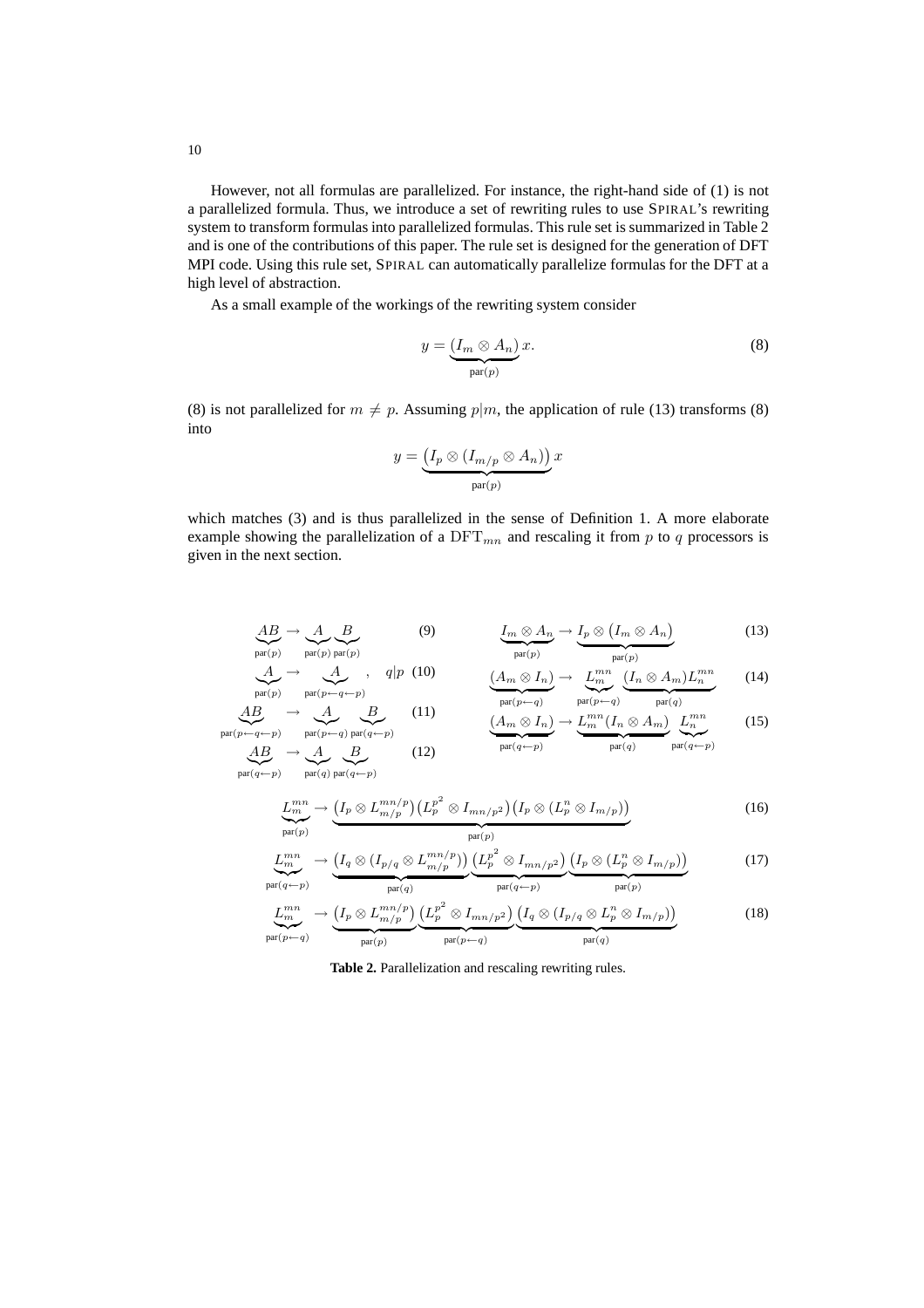#### **4 Rescaling FFTs Using SPIRAL**

The framework developed in Section 3 allows us to explore trade-offs between communication and computation. Assume a subroutine computing a DFT on  $p$  processors in parallel. Depending on the cost of communication and the speed of processors, computing on  $q < p$  processors may speed up the computation. However, the initial and final data distribution on  $p$  processors is fixed by the subroutine's interface. In this situation the performance gain by computing on only q processors can easily be lost in the necessary data redistribution from  $p$  to  $q$  processors before the computation and  $q$  to  $p$  processors after the computation.

**Rescaling.** Using the parallelization rules in Table 1 we can systematically derive formulas that internally use less processors than at the beginning and at the end of the computation. Further, the necessary redistribution is performed as part of the communication that has to be done anyway. Thus, these formulas are candidates to speed up the whole computation without changing the subroutine interface. We call this approach *rescaling*.

Specifically, we perform downscaling (to fewer processors) together with the first occurring communication step, while upscaling is performed with the last communication step. Hence, all encapsulated communication steps profit of the reduced communication effort.

After choosing a number of processors to rescale to, there is still to decide which q of the  $p$ processors to use for calculation. On machines with non-uniform communication structure (for instance clusters of symmetric multiprocessors) this can be an important choice that strongly influences the achieved performance.

In SPIRAL, the formula rewriting is performed automatically; SPIRAL's search will find a formula, and thus a rescaling strategy that performs fastest on the given platform.

**Example: Rescaled DFT.** We show the rewriting process that parallelizes a DFT<sub>mn</sub>, for p |  $m, n$ , across p processors and rescales it to  $q | p$  processors for the intermediate computation steps. In SPIRAL, this derivation is done automatically. We tag  $DFT_{mn}$  for p processors and expand it using rules  $(1)$  and  $(10)–(12)$ :

$$
\underbrace{\mathrm{DFT}_{mn}}_{\mathrm{par}(p)} \rightarrow \underbrace{\left(\mathrm{DFT}_{m} \otimes I_n\right)}_{\mathrm{par}(p \leftarrow q)} \underbrace{T_n^{mn}}_{\mathrm{par}(q)} \underbrace{\left(I_m \otimes \mathrm{DFT}_n\right)}_{\mathrm{par}(q)} \underbrace{L_m^{mn}}_{\mathrm{par}(q \leftarrow p)}.
$$

This introduces rescaling to q processors. Next we apply rules  $(9)$ ,  $(14)$ , and  $(16)$ – $(18)$  to formally parallelize:

$$
\frac{\left(I_p \otimes L_{m/p}^{mn/p}\right)}{\operatorname{par}(p)} \frac{\left(L_p^{p^2} \otimes I_{mn/p^2}\right)}{\operatorname{par}(p-q)} \frac{\left(I_q \otimes (I_{p/q} \otimes L_p^n \otimes I_{m/p})\right)}{\operatorname{par}(q)} \frac{\left(I_q \otimes (I_{n/q} \otimes \text{DFT}_m)\right)}{\operatorname{par}(q)} \cdot \frac{\left(I_q \otimes L_{m/q}^{mn/q}\right)}{\operatorname{par}(q)} \frac{\left(L_q^{q^2} \otimes I_{mn/q^2}\right)}{\operatorname{par}(q)} \frac{\left(I_q \otimes (L_q^n \otimes I_{m/q})\right)}{\operatorname{par}(q)} \frac{\operatorname{par}(q)}{\operatorname{par}(q)} \frac{\operatorname{par}(q)}{\operatorname{par}(q)} \cdot \frac{\left(I_q \otimes (I_{m/q} \otimes \text{DFT}_n)\right)}{\operatorname{par}(q)} \cdot \frac{\left(I_q \otimes (I_{p/q} \otimes L_{m/p}^{mn/p})\right)}{\operatorname{par}(q)} \frac{\left(L_p^{p^2} \otimes I_{mn/p^2}\right)}{\operatorname{par}(q-q)} \frac{\left(I_p \otimes (L_p^n \otimes I_{m/p})\right)}{\operatorname{par}(q)} \cdot \frac{\left(I_p \otimes (I_{p/q} \otimes L_{m/p}^{mn/p})\right)}{\operatorname{par}(q)} \cdot \frac{\left(I_p \otimes (I_{p/q} \otimes I_{m/p})\right)}{\operatorname{par}(q)} \cdot \frac{\left(I_p \otimes (I_{p/q} \otimes I_{m/p})\right)}{\operatorname{par}(q)} \cdot \frac{\left(I_p \otimes (I_{p/q} \otimes I_{m/p})\right)}{\operatorname{par}(q)} \cdot \frac{\left(I_p \otimes (I_{p/q} \otimes L_p^{mn/p})\right)}{\operatorname{par}(q)} \cdot \frac{\left(I_p \otimes (I_{p/q} \otimes L_p^{mn/p})\right)}{\operatorname{par}(q)} \cdot \frac{\left(I_p \otimes (I_{p/q} \otimes L_p^{mn/p})\right)}{\operatorname{par}(q)} \cdot \frac{\left(I_p \otimes (I_{p/q} \otimes L_p^{mn/p})\right)}{\operatorname{par}(q)} \cdot \frac{\left(I_p \otimes (I_{p/q} \otimes L_p^{mn/p})\right)}{\operatorname{par}(q)} \cdot \frac{\left(I_p \otimes (I_{p/q} \otimes
$$

Inspection shows that the final expression is parallelized in the sense of Definition 1.

**Analysis.** The communication and computation cost of (19) depends on the choice of the scaling factor  $k = p/q$ . Table 3 summarizes the effect of scaling on packet size, number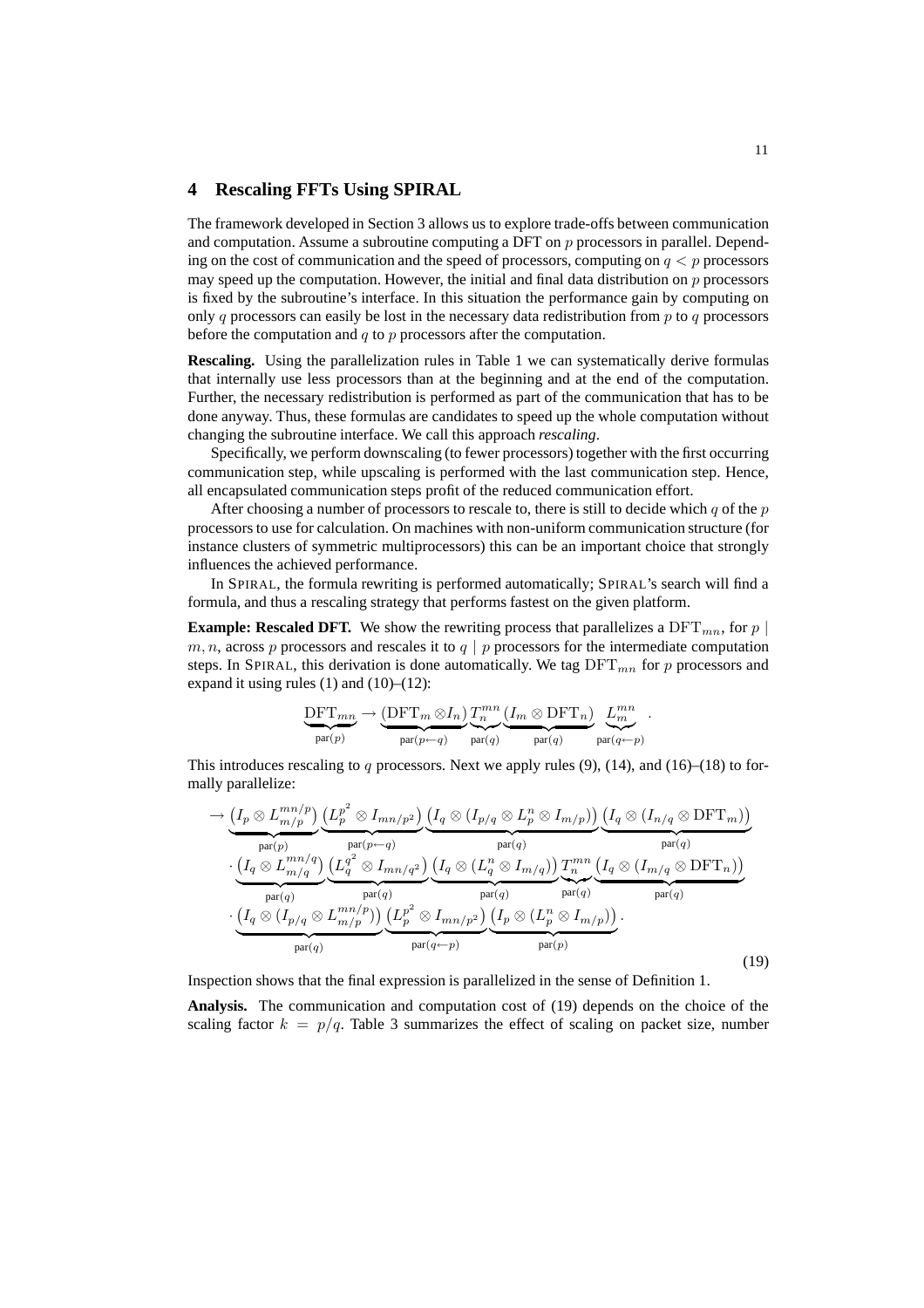|      | computation data volume packet size #packets |          |            |
|------|----------------------------------------------|----------|------------|
| O(k) | O(1)                                         | $O(k^2)$ | $O(1/k^2)$ |

**Table 3.** Effect of rescaling by  $k = p/q$  on computation and communication.

of packets, computation cost, and total data to be transmitted as function of  $k$ . In essence, scaling down keeps the overall amount of data to be transmitted practically constant while increasing the message size and the computation cost. The best choice of  $q$  depends on the relation between the speed of the processor, the communication latency, and the bandwidth.

#### **5 Experimental Results**

In this section we evaluate our approach. We first show that rescaling speeds up smaller DFTs. Then we show that our generated DFT programs compare favorably with FFTW.

**Benchmark setup.** All experiments were done with complex-to-complex double-precision 2-power FFTs. The platform is a cluster of AMD Opteron 250 CPU dual nodes running at 2.4 GHz, connected by a Mellanox InfiniBand high speed network with a theoretical peak of 10 Gb/s and 4  $\mu$ s latency. All codes were compiled using the GNU C compiler 3.4.4 with the option -O3 and linked with the mvapich 0.9.5 MPI library. Performance data is given in pseudo Mflop/s computed as  $5n \log n/t$ , where n is the DFT size and t the runtime in microseconds. This measure is proportional to inverse runtime and hence preserves runtime relationships. Further, it gives an indication of the absolute floating-point performance [12].

**Experiment 1: Rescaling.** Figures 3  $(i)$ – $(iii)$  show the performance impact of rescaling for the problem sizes  $2^{12}$ ,  $2^{15}$ , and  $2^{18}$ . We start with  $p = 16$  processors and let SPIRAL generate downscaling programs for  $q = 1, 2, 4, 8$ , and 16 processors (16 processors implies no downscaling). We compare the performance of the original and the downscaled programs to FFTW-MPI running on 16 processors. Figures 3 (*i*) and (*ii*) show a performance peak at  $q = 8$ processors. Thus, for the sizes  $2^{12}$  and  $2^{15}$  we gain from downscaling. Figure 3 (*iii*) shows that  $p = 16$  processors are required for the best performance at problem size  $2^{18}$ . For this size, the increased workload per processor overcompensates the gain in communication speed.

On the benchmark platform, rescaling speeds up only for smaller sizes. On machines with slower, higher-latency networks we saw performance gains due to rescaling for larger problem sizes.

**Experiment 2: Comparison to FFTW.** Figure  $4 (ii)$  shows the speed-up of SPIRAL generated FFT programs run on 16 CPUs *without* downscaling, and *with* optimal downscaling (8 CPUs for small sizes), compared to FFTW-MPI 2.1.5 using 16 CPUs. For sizes up to  $2^{17}$ , downscaling provides significant performance gains. For these sizes SPIRAL generated programs are up to 80% faster than FFTW-MPI. For larger sizes, SPIRAL's performance is comparable to FFTW-MPI.

Figure 4  $(i)$  shows the same experiment, but for 8 CPUs. The optimal downscaling found in this case is to 4 CPUs for small sizes. SPIRAL generated MPI programs are between 1.5 and 2.5 times faster than FFTW-MPI, showing higher relative speed for problems smaller than  $2^{16}$ .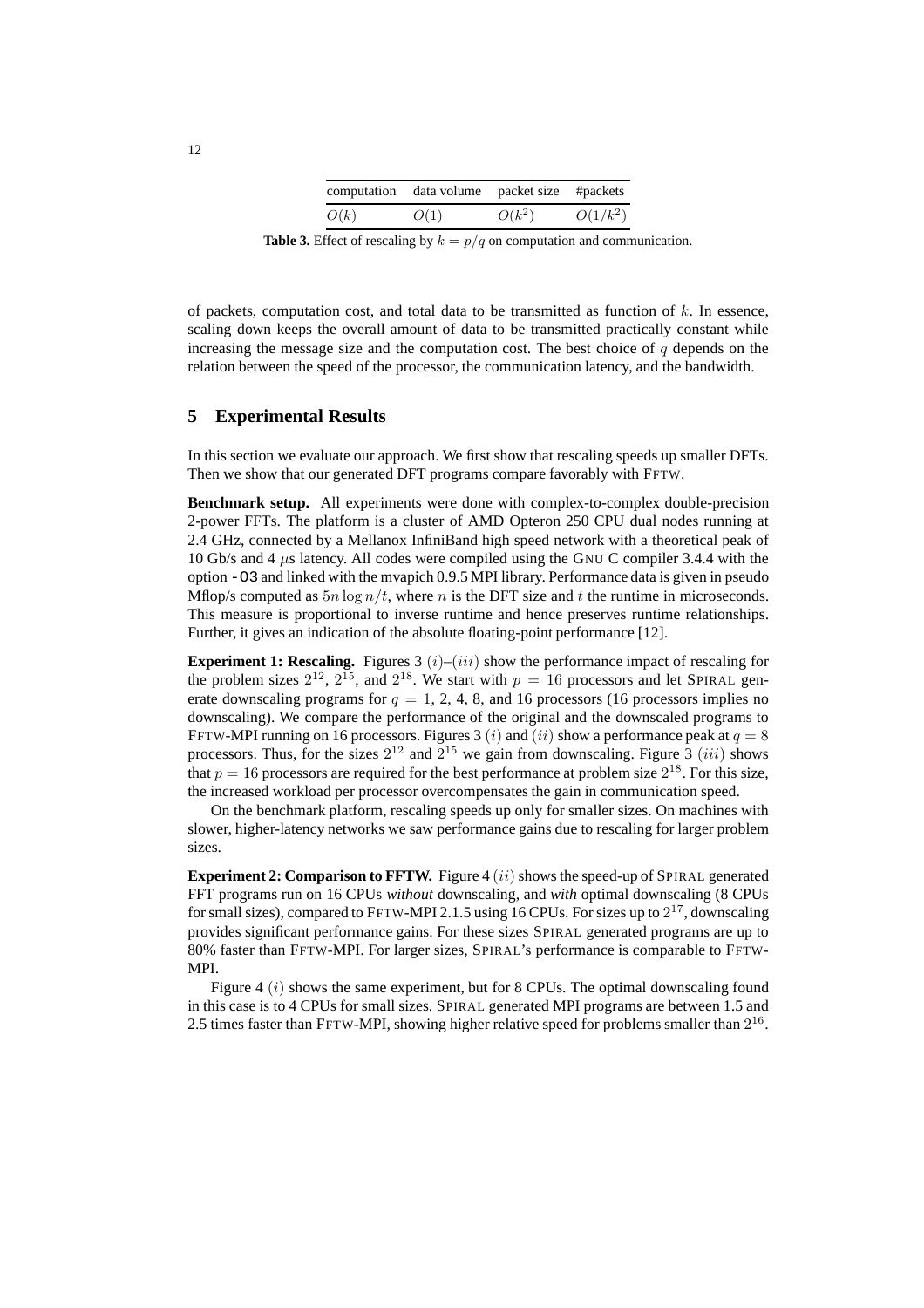

**Figure 3. Effect of downscaling from**  $p = 16$ **. The plots show, for three DFT sizes n, the best per**formance obtained for different scaling factors  $k = p/q$ .  $p = 16$  and the x-axis is labeled with q. The dashed line is the performance achieved by FFTW. Higher is better.



**Figure 4. Relative performance.** Performance of SPIRAL generated MPI FFT programs without downscaling (dashed), and optimally rescaled (solid), relative to FFTW-MPI 2.1.5. Higher is better.

## **6 Conclusion**

We presented a formal framework for generating efficient MPI algorithms by rewriting formulas representing FFT algorithms. We applied the framework to implement the idea of flexible rescaling and thus enable adaptation to a platform's characteristics. By including the framework into SPIRAL's infrastructure, the entire implementation and adaptation process is automated. It is worth pointing out that we used very similar approaches before to the related problems of vectorization and shared memory parallelization. In fact, all these optimizations are performed using the same infrastructure in SPIRAL. Since our approach is formula based, it is domain-specific but can be generalized to other linear transforms.

Ongoing work aims to enable SPIRAL to optimize the runtime of the DFT including possible data redistributions. This way, the user can specify the desired data layout before and after the computation to interface with his application. As both data distribution and transform are represented on a mathematical level they can be optimized jointly, thus reducing the overhead.

#### **References**

1. A. Adelmann, A. Bonelli, W. P. Petersen, and C. W. Ueberhuber. Communication efficiency of parallel 3D FFTs. In *Proc. High Performance Computing for Computational Science (VECPAR)*, volume III, pages 901–907, 2004.